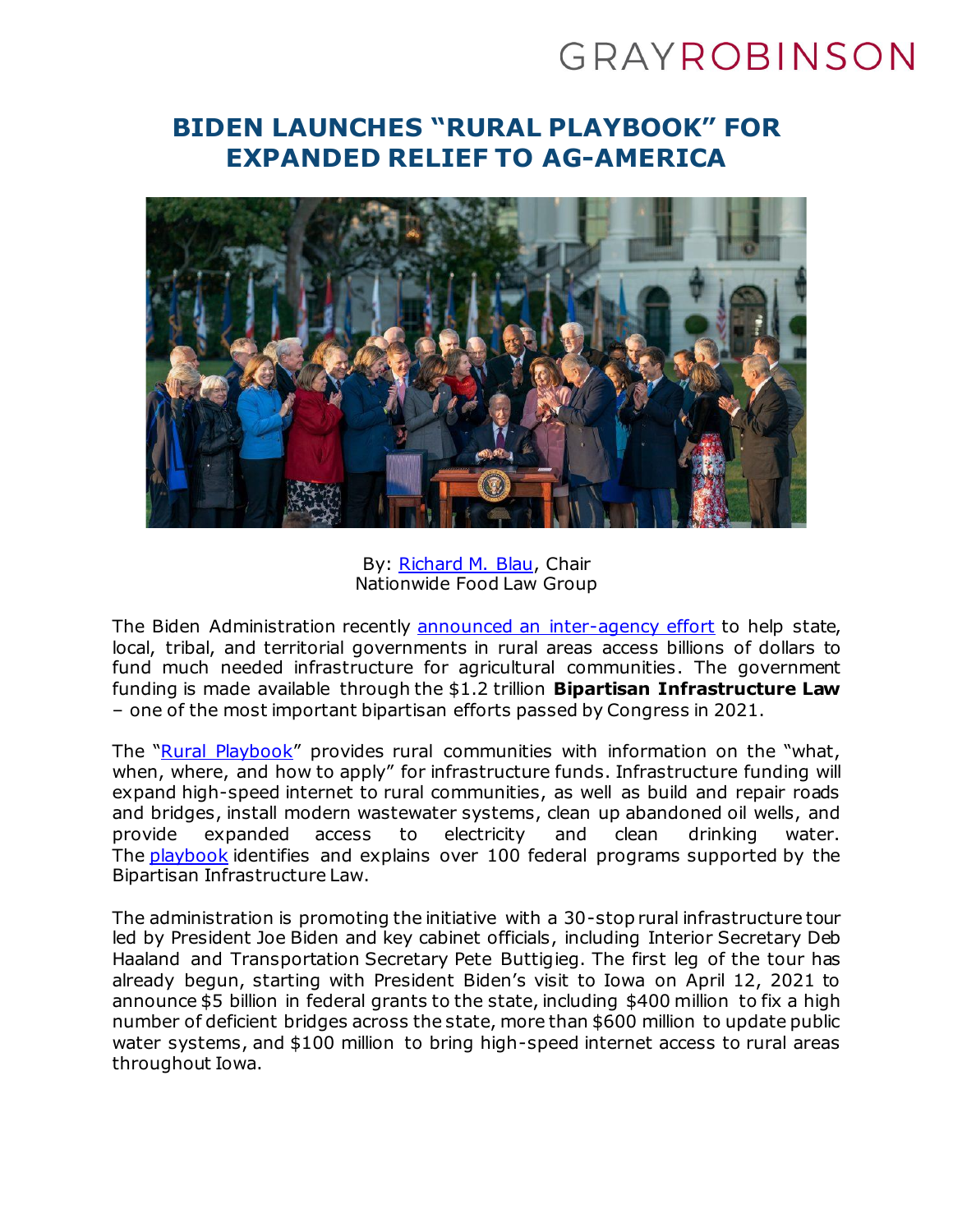The Rural Playbook tour's kick-off also included Interior Secretary Deb Haaland holding [an event in Colorado,](https://finance.yahoo.com/news/white-house-rural-playbook-wildfires-195022396.html) along with Colorado elected officials and the U.S. Forest Service chief, focused on wildfires, forest management, conservation programs, and federal support for climate mitigation and ecosystem restoration included in the infrastructure bill. Secretary Haaland and others also discussed progress on the administration's **America** the Beautiful initiative, a locally led, voluntary land restoration project

In addition to President Biden and Secretary Haaland, the Rural Playbook tour rollout will include:

- Agriculture Secretary Tom Vilsack,
- Commerce Secretary Gina Raimondo,
- Energy Secretary Jennifer Granholm,
- EPA Administrator Michael Regan,
- Infrastructure Coordinator Mitch Landrieu, and
- Transportation Secretary Pete Buttigieg (along with other senior administration officials as events are planned throughout the next few weeks).

### **RURAL INFRASTRUCTURE NEEDS PRESENT GREAT CHALLENGES**

Across much of rural America, many infrastructure needs have gone unaddressed for years, in large part because rural communities are ill-equipped to deal with the typical federal grant application process.

For example, water and wastewater projects often require \$100,000 predevelopment engineering and design documents before they can even apply for federal grants. Likewise, high-speed internet projects, which are desperately needed by rural communities in the South and Mid-West, require expensive mapping and technical diagnostics as prerequisites for submitting viable grant requests.

Rural communities of Florida, including those in the Panhandle (such as Jefferson, Lafayette, and Liberty counties) and predominantly agricultural counties (such as Glades, Highlands, and Okeechobee) generally have limited staff and minimal experience accessing and managing federal resources.

Advocates for farmers and ranchers operating in the least populous parts of Florida and the rest of America face significant challenges in trying to navigate a complex piece of legislation full of opportunities for their communities.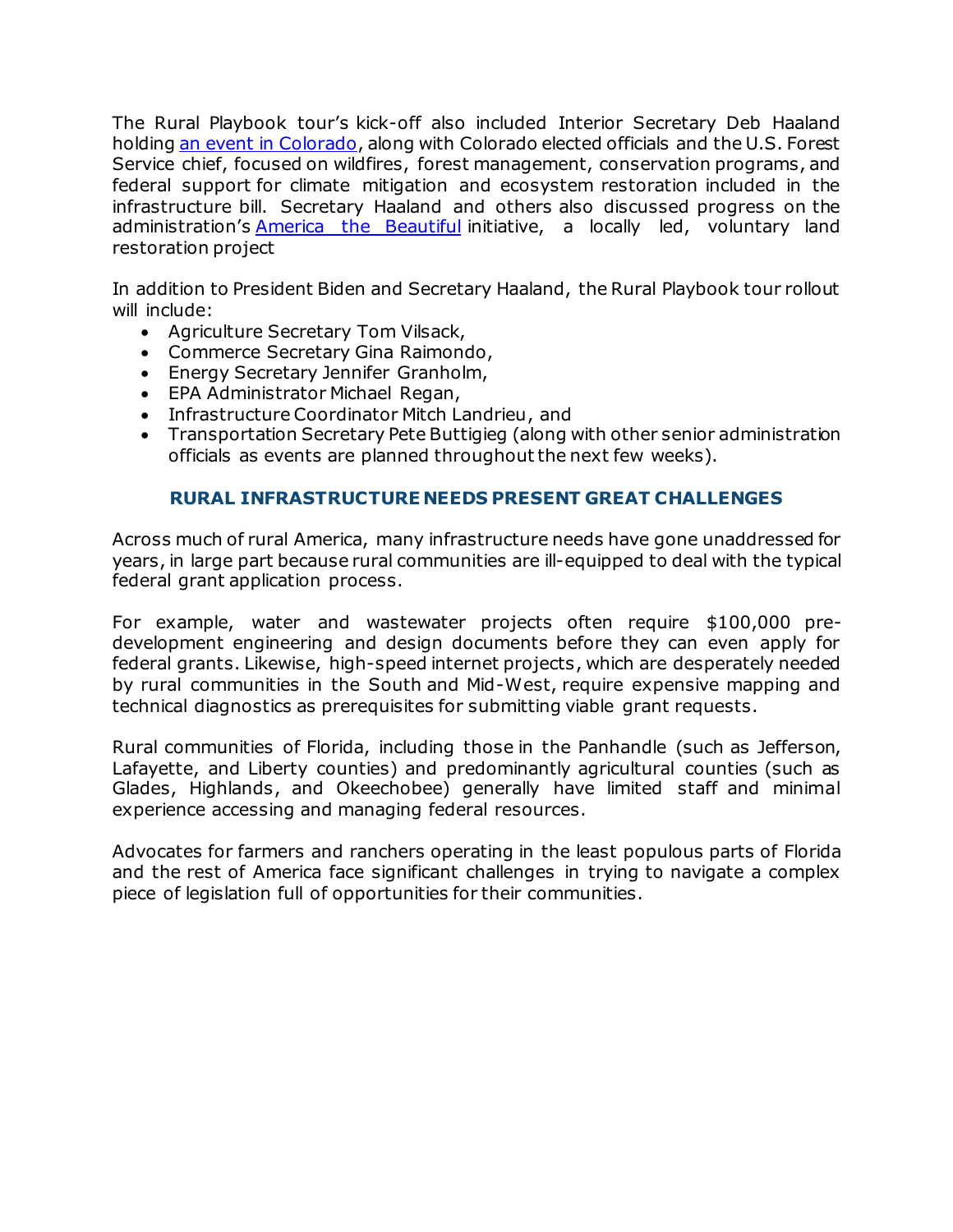Unlike past initiatives, these grant programs also are backed by serious dollars. Florida is a clear case in point.

For decades, infrastructure in Florida has suffered from a systemic lack of investment. There are 408 bridges and over 3,564 miles of highway in Florida that are in poor condition. Since 2011, commute times have increased by  $11.6\%$ Florida, and on average, each driver in the Sunshine State pays \$425 per year in costs due to driving on roads

#### The US Bipartisan Infrastructure Law will authorize \$550 billion in new spending.



in need of repair. Not surprisingly, the American Society of Civil Engineers gave Florida a "C" on its infrastructure report card.

To address this need, the Bipartisan Infrastructure Law will:

- **Repair and rebuild Florida roads and bridges** with a focus on climate change mitigation, resilience, equity, and safety for all users, including cyclists and pedestrians. Based on formula funding alone, Florida would expect to receive approximately \$13.3 billion over five years in federal highway formula funding for highways and bridges (on an average annual basis, this is about 26% more than the state's federal-aid highway formula funding under current law).
- **Invest \$13 billion over the** *Fixing America's Surface Transportation* **(FAST) Act levels directly into improving roadway safety.** Over five years, Florida will receive approximately \$100 million in 402 formula funding for highway safety traffic programs, which help states improve driver behavior and reduce deaths and injuries from motor vehicle-related crashes (on an average annual basis, this represents about a 29% increase over FAST Act levels).
- **Open to local and tribal governments in Florida eligibility to compete for \$6 billion in funding for a new** *Safe Streets for All* **program** which will provide funding directly to these entities to support their efforts to advance "vision zero" plans and other improvements to reduce crashes and fatalities, especially for cyclists and pedestrians. Additionally, Florida can expect to receive approximately \$103.7 million over five years in funding to augment commercial motor vehicle (CMV) safety efforts to further reduce CMV crashes through the Federal Motor Carrier Safety Administration's *Motor Carrier Safety Assistance Program* (MCSAP) formula grant (this represents about a 65% increase in funding compared to FAST Act levels).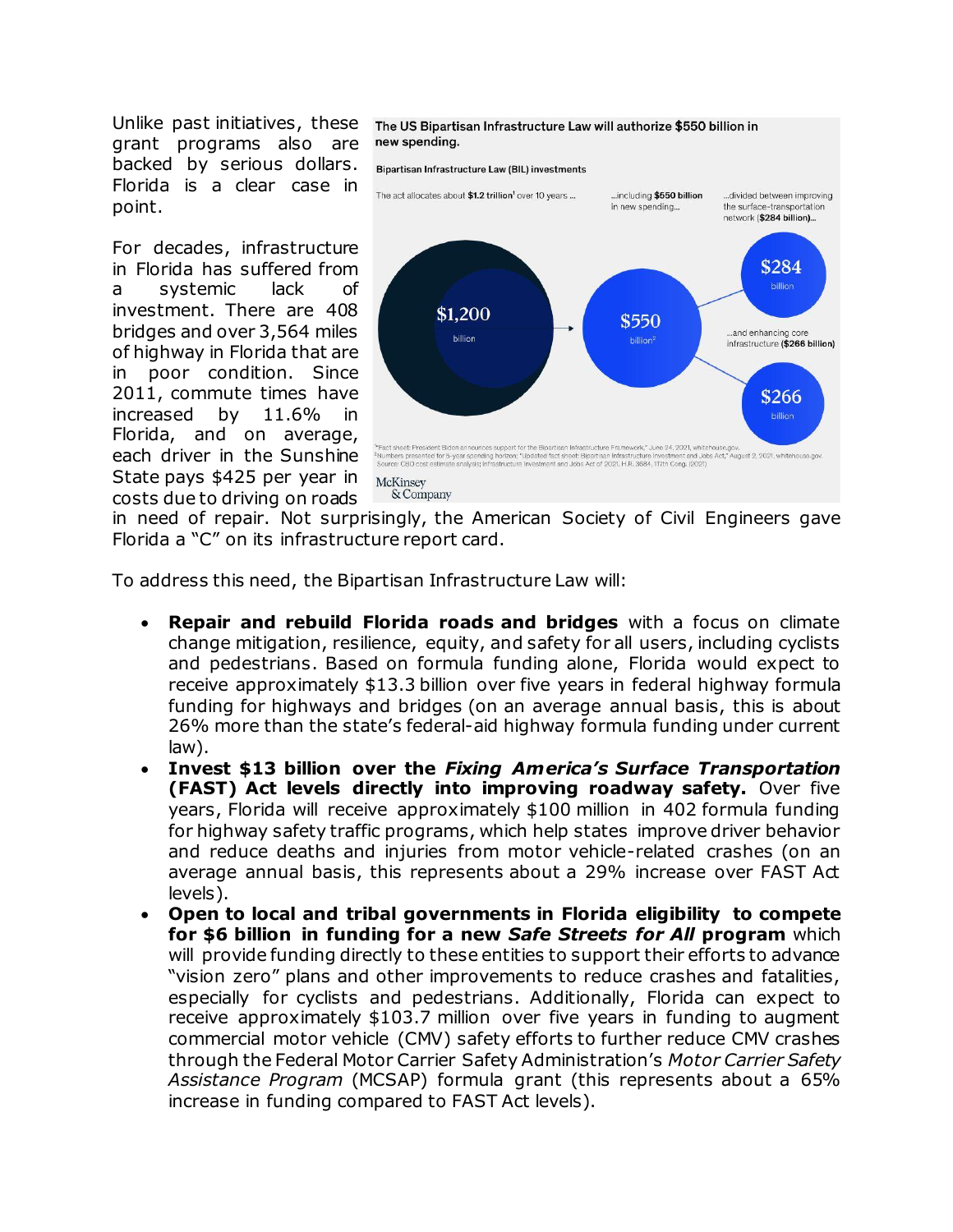- **Provide access to funds for modernizing data collection systems to gather near real time data** on all reported crashes, including fatal ones, to enhance safety and to allow the Department of Transportation to understand and address trends as they are identified.
- Dedicate funding for community grants to community owned utilities, supporting **the repair or replacement of leaky and unsafe cast iron and bare steel natural gas distribution pipelines,** some of which are over 100 years old.
- Invest **\$1.6 billion in Florida to eliminate 100% of the state's lead pipes** and provide clean drinking water to Floridians who lack it. This will not only improve the quality of drinking water throughout Florida, but also generate thousands of good-paying jobs for plumbers and pipefitters.
- Award approximately **\$198 million over five years to support the expansion of an Electric Vehicle (EV) charging network in the state,** and also provide the opportunity to apply for grants out of the **\$2.5 billion available for EV charging**.
- Offer Florida the opportunity to compete for **\$5 billion for rail improvement and safety grants, and \$3 billion for grade crossing safety improvements**.
- Provide airports in Florida approximately \$1.2 billion for **infrastructure development for over five years.** This funding will address airside and landside needs at airports, such as improving runways, taxiways and airportowned towers, terminal development projects, and noise reduction projects.



## Infrastructure Spending: \$1.2 Trillion Over 8 Years